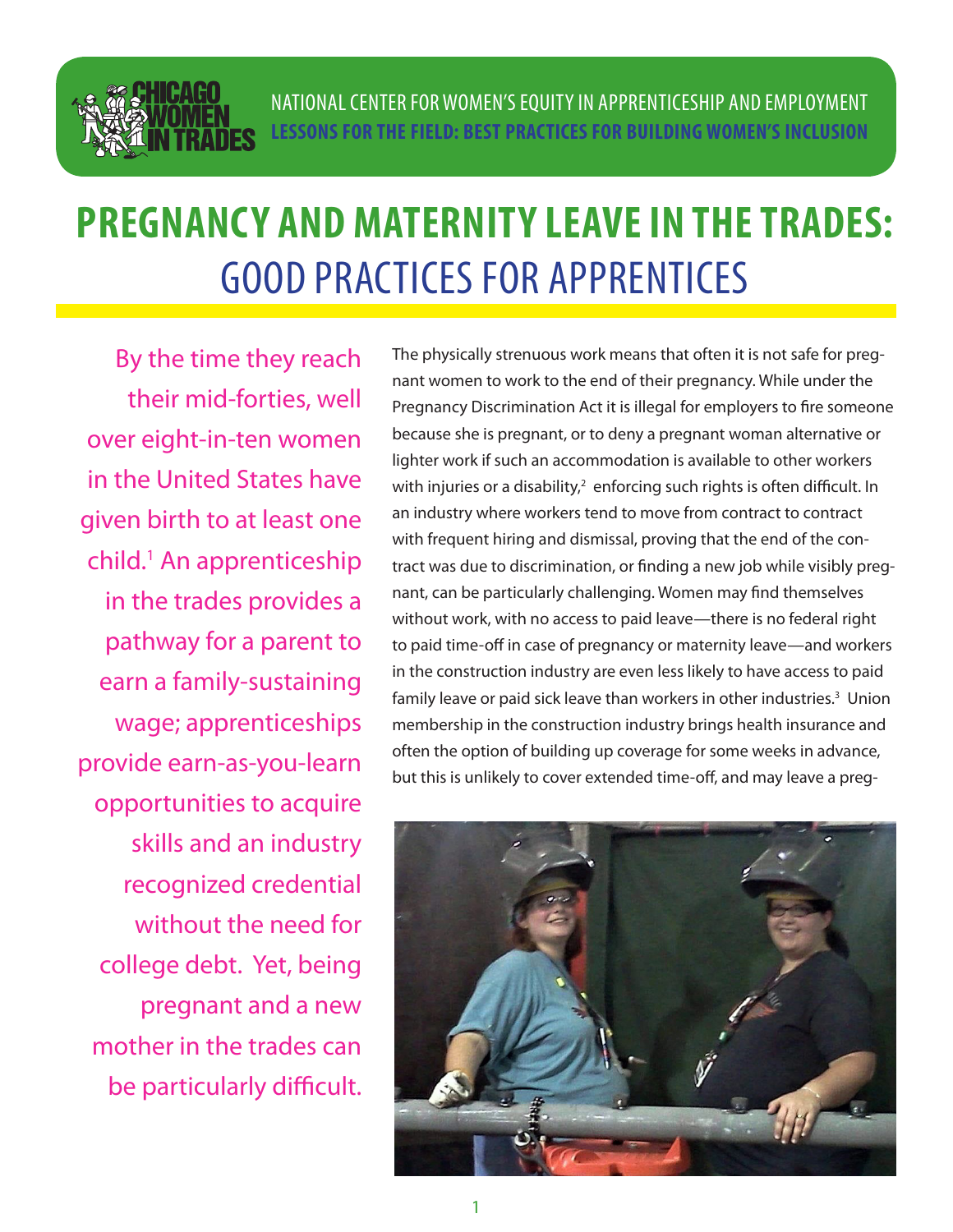nant woman or new mother without health insurance just when she needs it most.

The lack of pregnancy and family medical leave policies can be a barrier to women's entry and retention in the trades. In recognition of these barriers, the labor-management organizations in two trades—the Ironworkers at the national levels, and the North Central States Regional Council of Carpenters at the regional—have recently introduced new paid leave benefits to support pregnant women and new mothers who are unable to work for medical reasons. This brief describes these new policies; it also draws on the practices of Sheet Metal Workers Local 28 Apprenticeship program to highlight how apprentices are supported during pregnancy.



# **The Ironworkers Paid Pregnancy and Maternity Leave Policy**

In 2017, the Ironworkers became the first trade to introduce a paid leave benefit for pregnant women and new mothers. The new benefit provides a pregnant woman member of the Ironworkers with up to 6 months of paid leave at two thirds of her usual earnings (capped at \$800 per week) if she is has a medical certificate to confirm that she is unable to continue work during her pregnancy; the policy also provides up to 6 weeks (8 weeks in case of a Cesarean birth) of paid maternity leave after the birth of the child. The benefit can be used once every 24 months. The benefit is designed to complement any state and local benefits and can be used to top up such benefits if these are below the capped rate.

The Ironworkers developed their policy after Bridget Booker, an Ironworker and Contractor, stood up at the 2016 Women Build Nation Conference—an annual gathering of over 2000 tradeswomen<sup>4</sup>—and recounted how as a second-year apprentice she miscarried after a very heavy day on the job. Bridget said that she felt she had had no option but to continue to work when she became pregnant – without work she would not only have lost her earnings, but also her health insurance. Almost as tragically, she saw no option to be open about her pregnancy and perhaps asking to be shifted to less strenuous work: she was certain, based on her experience on that work site, that she would have lost her job: **"At that moment, the trades were not keen on having pregnant women on the job site. So you would hide it. [the question was] do I provide for my children […] or do I quit. Do I provide for my rent and my bills or do tell them I am pregnant and lose everything."** 5

# **Pregnancy Leave Policy was a "Life Saver" for 3rd Year Ironworker Apprentice**

Nicole Conry, Ironworker at Local 512 in North Dakota, was one of the first to benefit from the policy. She was a third-year apprentice when she unexpectedly be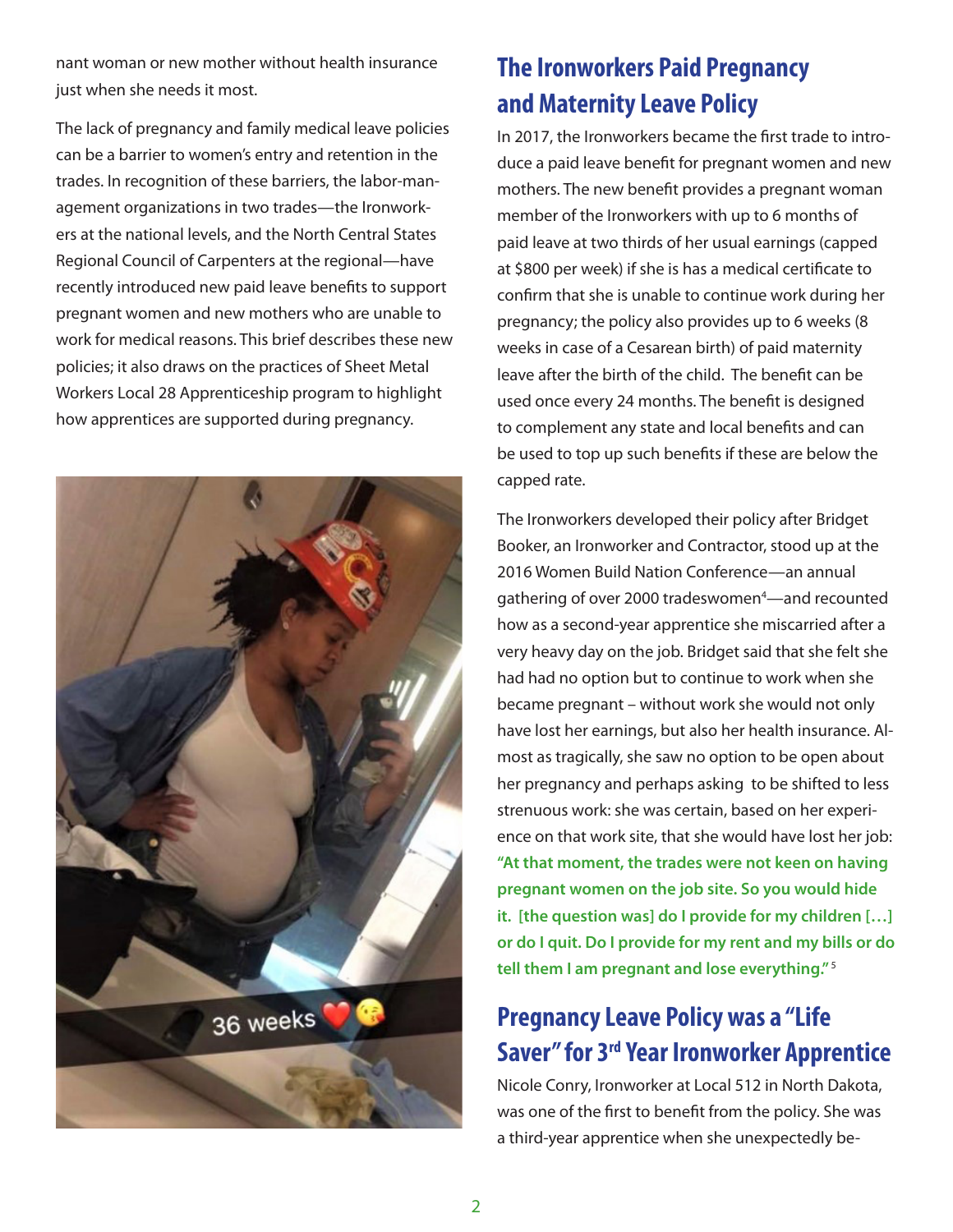came pregnant. She calls the benefit "a life saver." She learned about the benefit from her business agent<sup>6</sup> when she went for a confidential discussion with him about being pregnant. A call to the regional director resulted in her being given the leaflet about the benefit, and the number of Vicki O'Leary, General Organizer for the Ironworkers to talk her through the details.

Being the only woman ironworker in North Dakota, and at her worksite, Nicole did not feel comfortable to be open about her pregnancy; apart from her business agent, she only told her partner at work and her apprenticeship director – all of them were crucial about helping her through her pregnancy. She recalls that guys kept asking her partner "why are you carrying all that stuff for her?" and he would just laugh it off. She was concerned that she may be laid off had the contractor known about the pregnancy. While it is illegal to lay someone off because they pregnant, Nicole knew how easy it is to find a pretext for laying someone off—people are constantly let go on building sites.

Nicole was able to work until the 7<sup>th</sup> month of her pregnancy. Her doctor told her that her body was conditioned to heavy work, and that she should be able to continue with most of her work, subject to some lifting restrictions. By the time she was into her sixth month of pregnancy, it became increasingly difficult to conceal her pregnancy. At that time, the contract also came to an end, and she started to make use of the paid leave policy. Given the lifting restrictions and her visible pregnancy her business agent thought it would be tough to find her a new job. Nicole also remembered: **"When you are bigger- your center of gravity shifts; I became a little nervous about my sense of balance when I wore a harness, and about what would happen if I would fall."** Altogether she took around five months paid leave, including eight weeks after she gave birth because her baby had to be born with a Cesarean. After another three months of unpaid leave, she returned to work.



Throughout her pregnancy, she continued apprenticeship school. Welding was the only activity that she needed to adjust because of pregnancy, making sure that she was wearing a respirator at all times. **"I had my last class on Sunday, and gave birth on Tuesday. I already had fulfilled all the work hour requirements and I managed to graduate with my class."** 

## **North Central States Regional Council of Carpenters**

In March 2018, the North Central States Regional Council of Carpenters (NCSRCC)<sup>7</sup> introduced a similar policy: a benefit of up to \$800 per week for up to 26 weeks during pregnancy, and six to eight weeks for maternity leave for women members of the union. NCSRCC Ex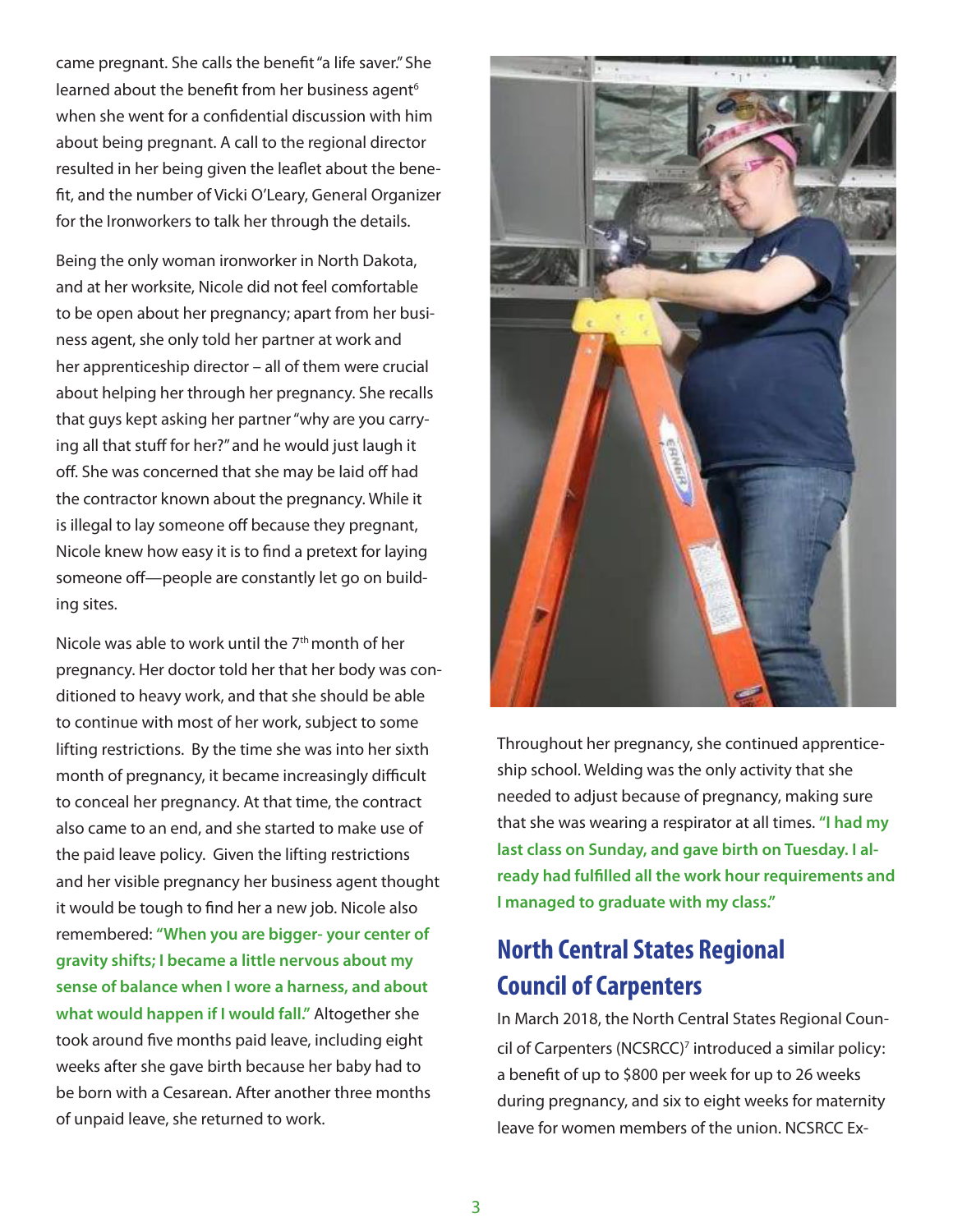ecutive Secretary -Treasurer John Raines explained the rationale behind the policy:

**"This benefit is long overdue. We want to equip our women members with the benefits they need to both work in the construction industry and to raise a family. This will not only help us in the retention of our members, but also in the recruitment of new members to the Carpenters Union."**<sup>8</sup> Improving diversity and recruiting and skilling a new generation of carpenters is a strategic priority for the union. As part of its recruitment efforts, the union surveyed its women members about the barriers that made



agement partnership. Both management and labor were fully committed to the policy. The policy is funded through a welfare fund that provides benefits for members of the ironworkers union who are injured in non-work related accidents. Once the Ironworkers assessed the potential demand for such a policy given the number of women in the union and their demographic profile—it was clear that such a policy was very affordable, without the need for additional sources of funding. The Ironworkers have approximately 1,300 women members in the United States, 2.2 percent of

it difficult to recruit and retain women into the industry. The need for a paid pregnancy and maternity leave benefit emerged as the top response.

For the NCSRCC, the policy makes clear business sense. It costs the construction industry on average \$35,000 to train an apprentice to journey level, an investment that is lost when the apprentice leaves the industry.<sup>9</sup> Barbara Pecks, NCSRCC Business Representative and Chair of the regional Carpenter's Sister in the Brotherhood, explains: **"People dropped their membership when they were pregnant because they could not figure out how to stay in the trades- if we were lucky, they came back in 5 to 10 years, but most never did."** 

## **Funding the Pregnancy and Maternity Benefits**

The Ironworkers policy was introduced at the national level by the Ironworker Management Progressive Action Cooperative Trust (IMPACT), the joint labor-man-

all union members. Of course, not every woman wants to have children, or is still of childbearing age, and the union estimates that approximately 700 women may possibly take up the benefit, an expenditure level well within the reach of the fund.

The NCSRCC policy is funded through regional health funds, jointly managed by labor and contractors. The six NCSRCC states are covered by three separate funds, and each of the funds separately voted on and agreed the new policy. The funds voted to increase the amount available for Short Term Disability (SDI) to \$800 for women who need medical leave as a result of pregnancy and maternity; the SDI benefit remained unchanged for other uses. The NCSRCC has approximately 26,000 members, including approximately 700 women. The funds are confident that the benefit can be funded with current contribution levels.

Both the Ironworkers and the Carpenters have found the benefit to be very affordable. **"Unlike some seemed**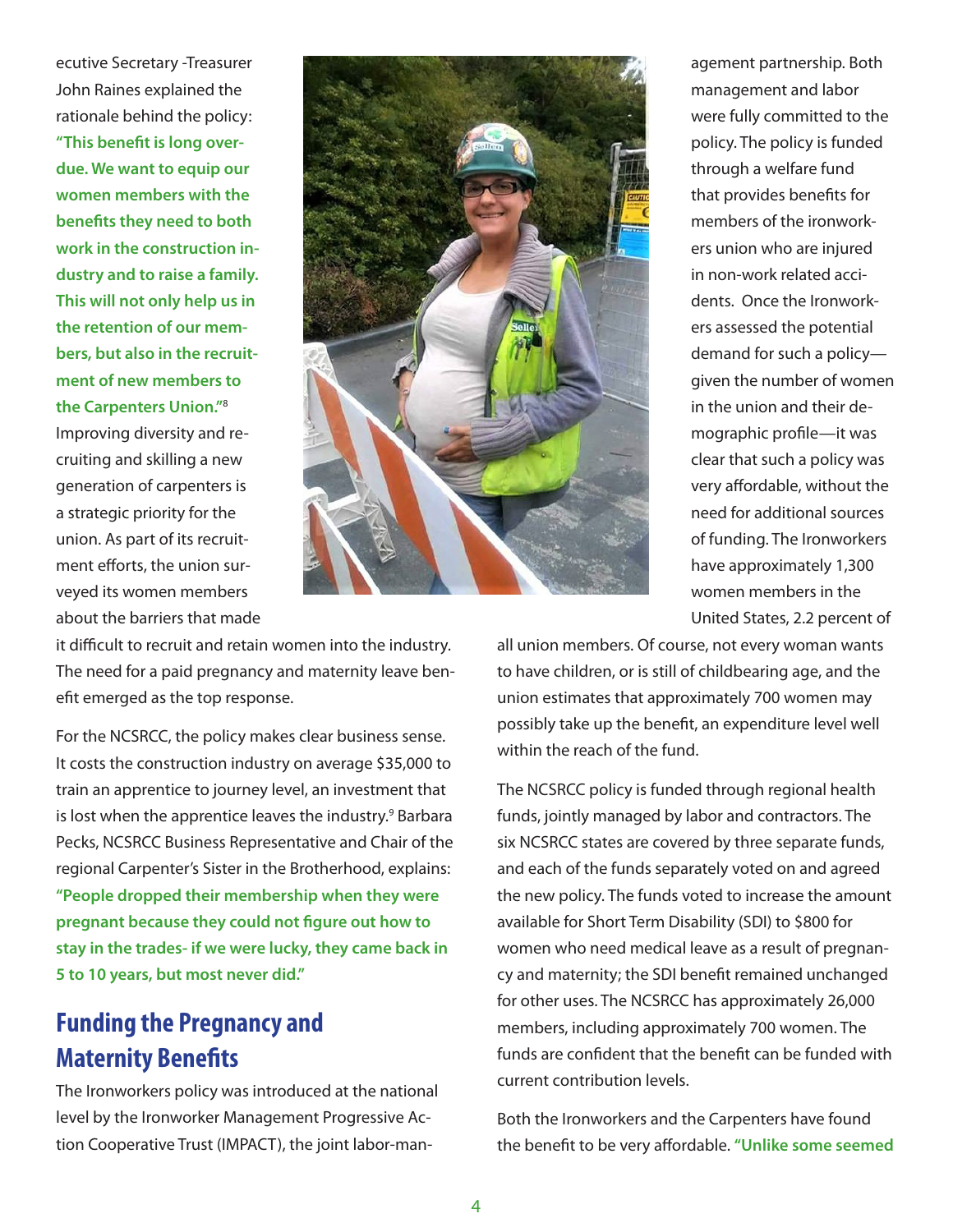<span id="page-4-0"></span>**to fear, mass pregnancy did not ensue,"** reflects Vicki O'Leary, General Organizer for the Ironworkers. In the first two years since the introduction of the Ironworkers' benefit 28 women have used the policy, and in the year since the Carpenters introduced their policy, five women have used their policy.

# **Supporting Apprentices during their Pregnancy in New York**

The apprenticeship program of Sheet Metal (SMART) Local 28 is based in New York. SMART does not provide paid pregnancy or maternity leave benefits but workers in New York have access to state temporary disability insurance payments for medically required leave during pregnancy and maternity (capped at the low rate of \$170 per week<sup>9</sup>, though the majority of employers have private TDI insurance with higher benefits) and paid family leave for post-natal bonding (available to both women and men, in 2019 for up to 10 weeks, capped at  $$746.41$  per week<sup>10</sup>). While on paid family leave, moreover, workers continue to be covered by their health insurance. The benefit only applies after at least six months tenure— $1a$  condition not always easy to meet for construction workers.

Leah Rambo, Director of Training for SMART Local 28,

limited to the 12 weeks of job protected leave available under the FMLA—could have fallen foul of these regulations; the rulebook now makes clear that the extended leave provision does not apply to pregnancy, and that leaves for medical reasons, such as pregnancy, are unlimited. Rambo notes, however, that there is also a need for the oversight of apprenticeship programs to be amended. One of the performance metrics for programs is the number of apprentices with on-time graduation; this is defined as graduating within the program length plus one year. There is no explicit recognition of pregnancy as a possible reason for lower rates of on-time completion, potentially penalizing the programs with several pregnant apprentices.

Key in helping an apprentice through her pregnancy is outreach to contractors. SMART Local 28 has a much higher than average share of women apprentices—16 percent in 2017—and key to this high performance is close monitoring of apprentices' progress, including their experiences with contractors.<sup>11</sup> The first quidance to employers is their legal responsibility. Many contractors have had workers who may have needed a temporary accommodation because of an injury or disability. **"We handle pregnancy accommodation like we would handle disability: we explain the law to contractors,"** says Rambo. **"Take someone with a heart pacemaker** 

however, had to amend and clarify one item in the apprenticeship program's rulebook. The apprenticeship program typically last five years; during that period apprentices are allowed one personal leave for up to 6 months and one medical leave for up to18 months and still remain in the program. An apprentice having two pregnancy related leaves—even if each of these leaves were



**– they are not able to do welding, just like someone who is pregnant."**

Just as important as ensuring that a pregnant apprentice receives the accommodations needed for a safe pregnancy is to ensure that the apprentice, and her doctor, stay in control of what she can and cannot do. Every experience of pregnancy is different, and it should be up to the woman to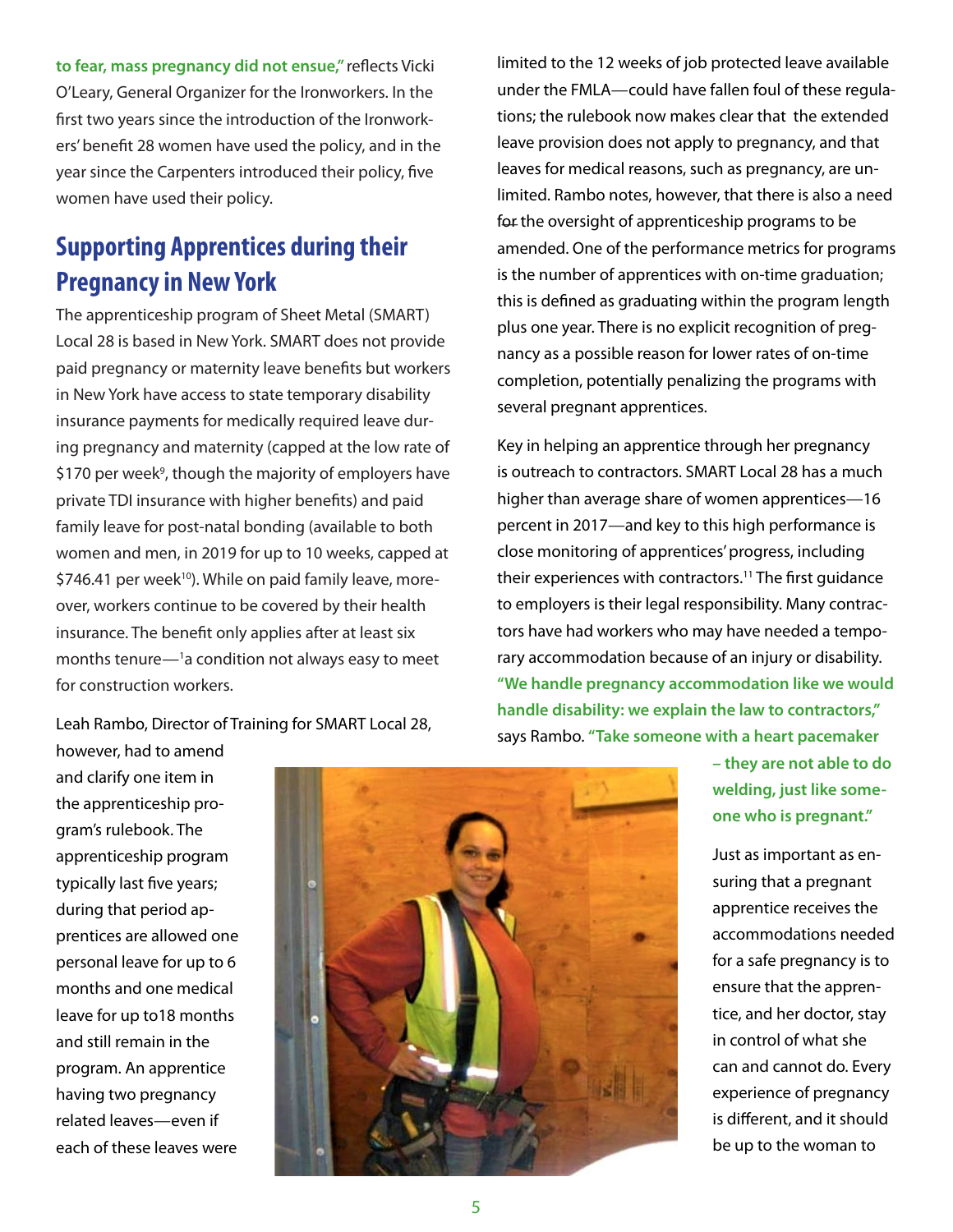decide who she tells about the pregnancy, when she stops work, and whether she needs what type of accommodation. In Rambo's experience, contractors are quick to see a pregnant woman as a potential liability; in one recent case, after the apprentice told the employer about her pregnancy because she needed some time to attend medical check-ups, he encouraged her to convene a meeting of all workers to tell them about her pregnancy and need for help. While Rambo appreciates that such behavior can reflect genuine concern and willingness to help, she made clear that the apprentice had an absolute right to privacy, and to decide whether and who she wanted to tell when.

Overall, pregnancy among sheet metal apprentices in

New York is no longer a rarity; just as the apprenticeship program has made steady progress in achieving greater gender diversity, pregnancy has become more commonplace, no longer something to hide or a reason for losing an apprentice.

#### **Looking Ahead**

The Ironworkers and the Carpenters policies provides women with the financial support to stay safe and health during their pregnancy. They also send a strong signal—that women are wanted in the trades, whether they are mothers or not. Paid pregnancy and maternity leave does not solve all the work-family issues faced by tradeswomen and men who are parents. But it is an essential foundation for ensuring that both women and

> men can have careers in the trades, and for making the construction trades a competitive and attractive employer for the new generation of skilled tradesworkers.

Yet, while such policies are fully financially feasible, this to some extent depends on the problem they are trying to at least partly fix: women's low numbers in the trades. Moreover, the programs are strictly focused on the medical need for leave; while they build on established temporary disability policies available to any worker becoming injured in the trades—making it possible for women to continue in the trades just as men would if they had a major medical need—by necessity this approach excludes fathers, and the fact that they need time to bond and care for their children, too. The Paid Leave Insurance program in New York, and the growing number of other states with paid family leave insurance programs such as California, Massachusetts, New Jersey, Rhodes

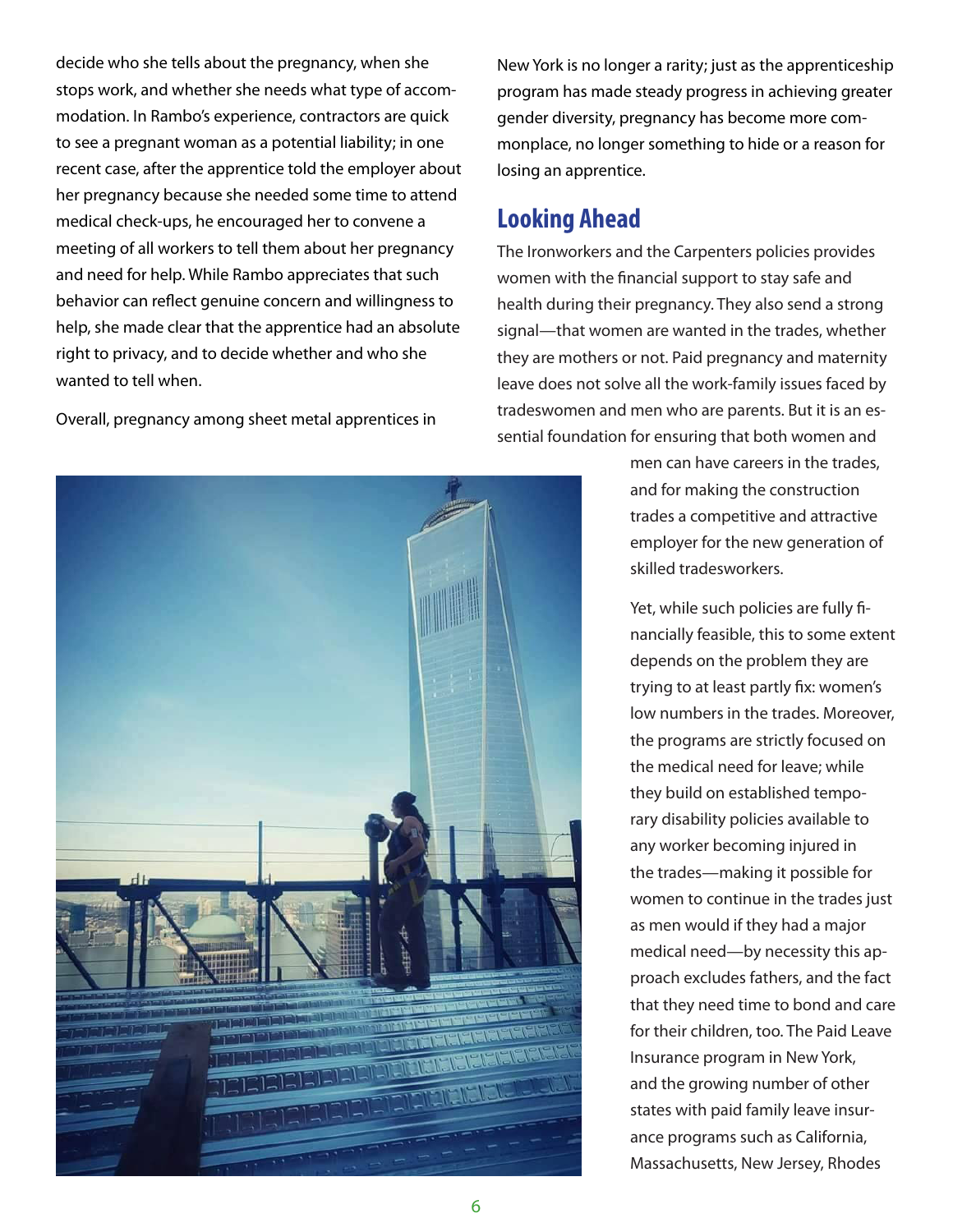Island, Washington DC, and Washington State,12 provide a more equitable basis for parental leave. In recognition of the importance of paid family leave for its members, the California Building Trades designed a campaign to ensure that workers in the industry are aware of their options to take parental leave under the states paid family leave insurance.<sup>3</sup>

Pregnant women in the trades also need better protection against pregnancy discrimination, and for accommodations that do not force them out of work just because they are pregnant. And, last not least, women who return to work after giving birth need an appropriate and welcoming environment, including somewhere to safely and hygienically pump milk if they are still breastfeeding. Turner Construction in New York, for example, has begun to provide options for nursing mothers by installing a mobile 'pod, designed by MamaVa, at some of its larger sites.<sup>14</sup>

As more and more women join the trades, apprenticeship programs, employers, and unions are finding both new and old ways to make sure that the construction trades work for all.

### **ENDNOTES**

- **1.** See Gretchen Livingstone (2018) "They are Waiting Longer, but U.S. Women Today More Likely to Have Children than a Decade Ago." January 18, Pew Research Center Social and Demographic Trends <https://www.pewsocialtrends.org/2018/01/18/ theyre-waiting-longer-but-u-s-women-today-morelikely-to-have-children-than-a-decade-ago/>
- **2.** See U.S. Equal Employment Opportunity Commission (2015)"Enforcement Guidance: Pregnancy Discrimination and Related Issues." Notice No. 915.003; June 25 https://www.eeoc.gov/laws/guidance/pregnancy\_guidance.cfm
- **3.** According to the 2018 National Compensation survey, only 7% of workers in "construction, extraction, farming, fishing, and forestry" have access to paid family leave, compared with 17% of all workers, and only 54% have access to paid sick leave, compared with 74% of all workers https://www.bls.gov/ncs/ ebs/benefits/2018/ownership/civilian/table32a. htm; expenditure on paid leave is lower in construction than in sectors such as manufacturing, transportation, and utilities, according to the Center for Construction Research and Training (2018: The Construction Chart Book: The U.S. Construction Industry and its Workers; https://www.cpwr.com/publications/research-findings-articles/construction-chartbook).
- **4.** See for example Trades Women Build Nations 2019 https://nabtu.org/twbn/
- **5.** See Bridget Booker tell her story on LinkedIn (2018) A Women's Journey into One of the Manliest Jobs in America. #WorkInProgress; February 7; YouTube https://www.youtube.com/watch?v=VN5\_K0B3xXQ
- **6.** A Business Agent is a leading representative of a local union.
- **7.** The NCSRCC covers six states: Iowa, Minnesota, Nebraska, North Dakota, South Dakota, and Wisconsin.